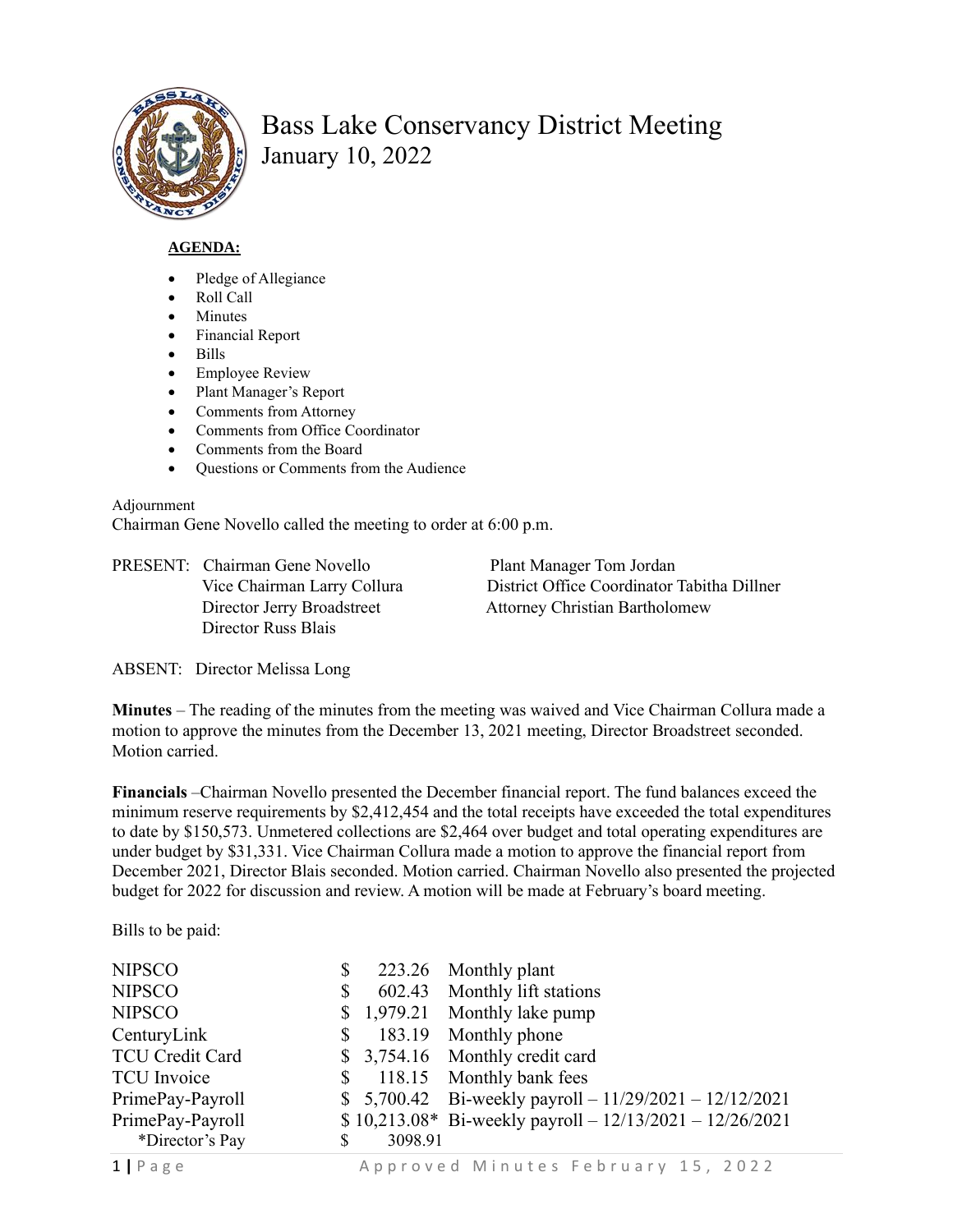| PrimePay-Invoice               | \$<br>361.53   | Monthly service charges              |
|--------------------------------|----------------|--------------------------------------|
| Apheus                         | \$<br>137.00   | Monthly computer fee                 |
| <b>Baker Tilly</b>             | \$<br>1,840.00 | Monthly accounting fee.              |
| Burke, Costanza & Carberry     | \$<br>763.00   | Monthly attorney fee                 |
| Wildman                        | \$<br>58.24    | Monthly office supplies/services     |
| Northern IN Wildlife           | \$<br>450.00   | Monthly trapper fee                  |
| Keybank                        | \$<br>36.00    | Annual security box fee              |
| <b>J&amp;K</b> Excavating      | \$<br>600.00   | Clean line on Lombardi & plant       |
| Cummins                        | \$<br>1,404.47 | Generator 3 repair                   |
| Flow-Tech                      | \$<br>705.00   | Liftstation H $&$ N repairs          |
| Mark Milo                      | \$<br>1,500.00 | Inspect & recommendations sewer line |
| <b>Territorial Engineering</b> | \$<br>470.00   | Inspect & recommendations sewer line |
| Anna Zoltek                    | \$<br>24.90    | Refund-sold home with credit         |
| Alliance                       | \$<br>264.00   | Annual membership fee                |
| <b>Smith Farm Store</b>        | \$<br>49.15    | Plant supplies                       |

Vice Chairman Collura made a motion to approve the bills as presented noting each payee, the dollar amounts, and purpose were read into the January 10, 2022 minutes, Director Broadstreet seconded. Motion carried.

**Employee Reviews—**Chairman Novello stated that the rest of board as well as Attorney Bartholomew met in Executive Session before the regular meeting to discuss employees' reviews. After discussion the board presented Plant Manager Jordan and Office Coordinator Dillner a 7% raise. Vice Chairman Collura made a motion to approve the 7% raises for the employees, Director Broadstreet seconded. Motion carried.

**Plant Manager's Report—**Plant Manager Jordan reported that there was 2.90 inches of precipitation for December and 43.61 for the year. And 34 million gallons a day were pumped into the lake for December. And between June 2021 and December 2021 356 million gallons was pumped into the lake. The pump was turned off January 6 due to the lake freezing. Plant Manager Jordan presented the board with the systems annual report pointing out that the system is great shape. Plant Manager Jordan let the board know that the BLCD's insurance company will pursue to retrieve the funds paid out for the car that hit liftstation F. Plant Manager Jordan presented the board with an invoice that Vice Chairman Collura made a motion to approve invoice for \$1584.04 to replace bad seals on liftstation C pump 2, Director Blais seconded. Motion carried. Plant Manager Jordan presented the board with an estimate for the south lagoon to be surveyed for approximately \$7,000. After discussion Vice Chairman Collura made a motion to approve the survey to be completed, Director Blais seconded. Motion carried. Plant Manager Jordan let the board know that a new home was added to a line on 625. Now that five homes are on this line it was recommended by Territorial Engineer to not allow any more homes on this line. Plant Manager Jordan stated that after discussion with Attorney Bartholomew the contract for Milestone Fence, Plant Manager Jordan would like to call and cancel the contract to install a fence at liftstations O and G because they said they would have the job done in 10 weeks and that was at the end of 2020 and early 2021. Plant Manager Jordan reached out to a Northwest Fencing company, and they can get them done sooner and cheaper. The board and attorney supported this decision. Plant Manager Jordan gave the board information on a Muffin muncher that would be installed at J liftstation. This would help mulch up the wipes that people flush that harms the system so much. This will be discussed further at the next meeting. Plant Manager Jordan mentioned that the trapper was still coming once a week to help with the coyotes since they have made a den.

**District Office Coordinator's Comments—**Office Coordinator Dillner reported that 26 liens were paid with the fall tax installment total of \$7,818.61. Office Coordinator Dillner reported the year-end numbers as follows: 1043 keystone accounts (approximately 1200 hookups) which 362 live at Bass Lake yearround, 246 live in Indiana but not Bass Lake, 435 are out of state residents. This year 67 homes sold, 388